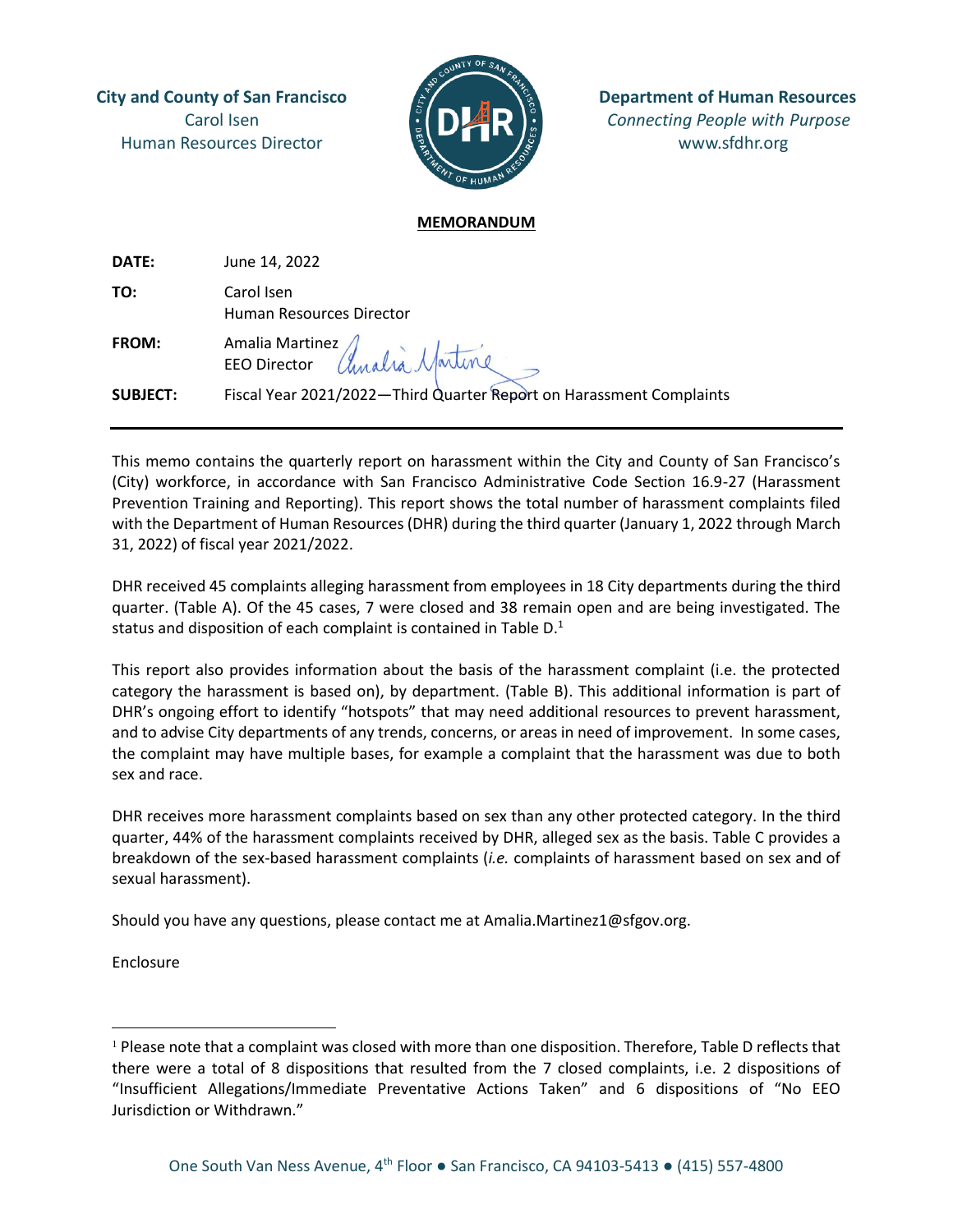# **Table A Harassment Complaints by Department Third Quarter of Fiscal Year 2021/2022 (January 1, 2022 through March 31, 2022)**

| <b>Department</b>                                      | Total <sup>1</sup>       |  |  |  |  |
|--------------------------------------------------------|--------------------------|--|--|--|--|
| City Administrator's Office                            | $\mathbf{1}$             |  |  |  |  |
| Elections                                              | 2                        |  |  |  |  |
| <b>Emergency Management</b>                            | $\mathfrak{p}$           |  |  |  |  |
| <b>Fine Arts Museum</b>                                | 1                        |  |  |  |  |
| <b>Fire Department</b>                                 | $\overline{\phantom{a}}$ |  |  |  |  |
| <b>Health Service System</b>                           | 1                        |  |  |  |  |
| Homelessness & Supportive Housing                      | $\mathfrak{p}$           |  |  |  |  |
| <b>Human Services Agency</b>                           | 5                        |  |  |  |  |
| Juvenile Probation                                     | $\mathbf{1}$             |  |  |  |  |
| Mayor's Office                                         | 1                        |  |  |  |  |
| <b>Municipal Transportation Agency</b>                 | 3                        |  |  |  |  |
| <b>Police Department</b>                               | 7                        |  |  |  |  |
| Port of San Francisco                                  | 1                        |  |  |  |  |
| <b>Public Health</b>                                   |                          |  |  |  |  |
| Public Library                                         | 5                        |  |  |  |  |
| <b>Public Utilities Commission</b>                     |                          |  |  |  |  |
| <b>Recreation and Park</b><br>$\overline{\phantom{a}}$ |                          |  |  |  |  |
| <b>Sheriff's Office</b><br>1                           |                          |  |  |  |  |
| <b>Total Complaints</b>                                | 45                       |  |  |  |  |

<sup>&</sup>lt;sup>1</sup> All complaints of harassment, including sexual harassment, are included in these figures. These complaints were filed pursuant to the City's internal process. Complaints filed externally with the California Department of Fair Employment and Housing (DFEH) or the U.S. Equal Employment Opportunity Commission (EEOC) are not included.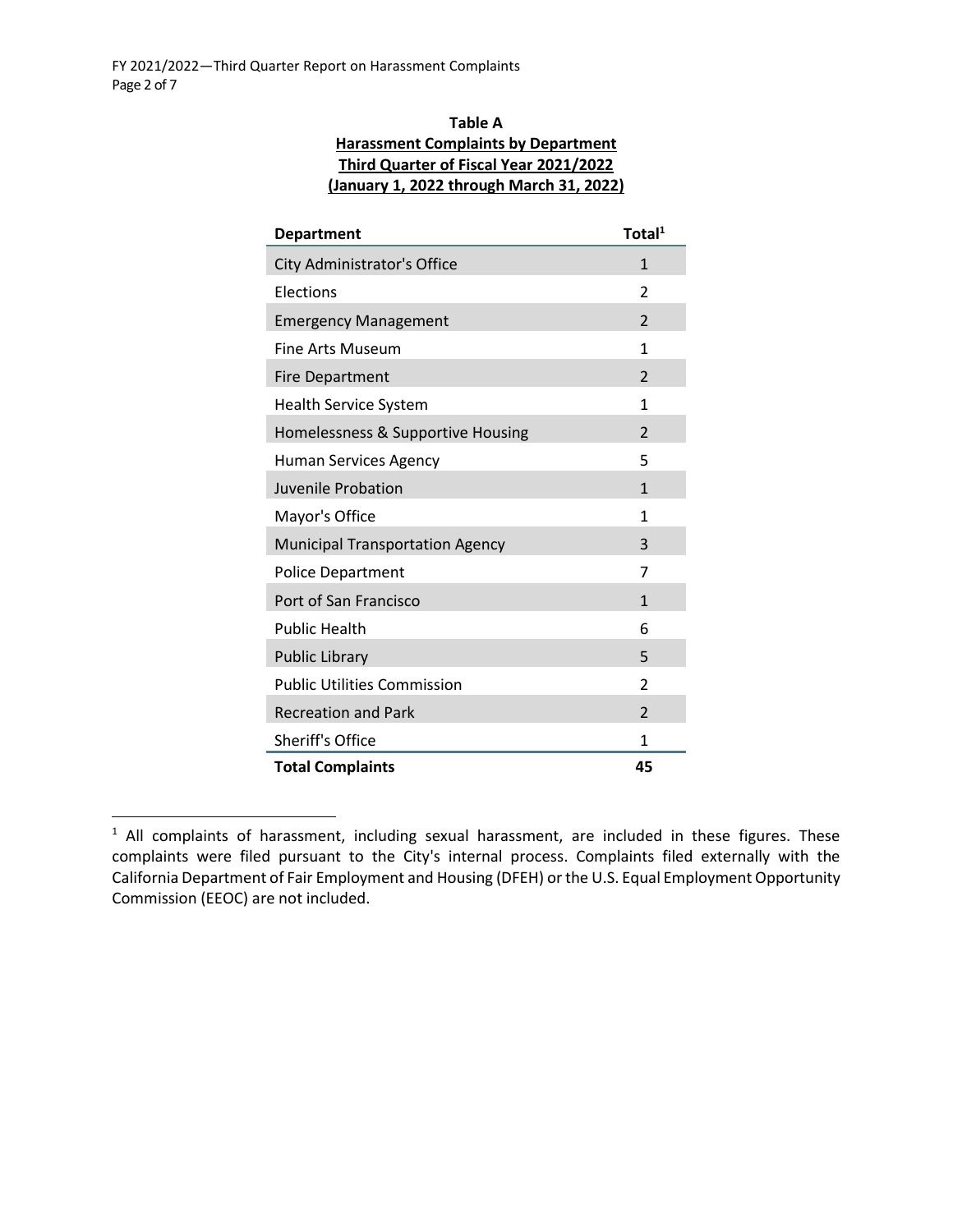#### FY 2021/2022—Third Quarter Report on Harassment Complaints Page 3 of 7

|                                        |                |                         | Harassment Complaints by Protected Category Alleged and by Department <sup>2</sup> |              |                 |                                        |                 |                |                          |                |                |                |                       |
|----------------------------------------|----------------|-------------------------|------------------------------------------------------------------------------------|--------------|-----------------|----------------------------------------|-----------------|----------------|--------------------------|----------------|----------------|----------------|-----------------------|
|                                        |                |                         |                                                                                    |              |                 | Third Quarter of Fiscal Year 2021/2022 |                 |                |                          |                |                |                |                       |
|                                        |                |                         | (January 1, 2022 through March 31, 2022)                                           |              |                 |                                        |                 |                |                          |                |                |                |                       |
| <b>Department</b>                      | Age            | Color                   | Medical Cond.<br>Disability/                                                       | Ethnicity    | Gender Identity | Height                                 | National Origin | Other          | Affiliation<br>Political | Race           | Retaliation    | Sex            | Orientation<br>Sexual |
| City Administrator's Office            |                |                         |                                                                                    |              |                 |                                        |                 | $\mathbf 1$    |                          |                | $\mathbf 1$    | $\mathbf{1}$   |                       |
| Elections                              |                |                         |                                                                                    |              |                 |                                        |                 | $\mathbf{1}$   |                          |                |                | $\overline{2}$ |                       |
| <b>Emergency Management</b>            |                |                         |                                                                                    |              |                 |                                        |                 | $\mathbf{1}$   |                          |                |                | $\mathbf{1}$   | $\mathbf{1}$          |
| Fine Arts Museum                       |                |                         |                                                                                    |              |                 |                                        |                 |                |                          | $\mathbf{1}$   |                |                |                       |
| <b>Fire Department</b>                 |                |                         | $\mathbf{1}$                                                                       |              |                 |                                        |                 |                |                          |                |                | $\mathbf{1}$   |                       |
| <b>Health Service System</b>           | $\mathbf{1}$   |                         |                                                                                    |              |                 |                                        |                 |                |                          |                |                |                |                       |
| Homelessness & Supportive Housing      |                |                         |                                                                                    |              |                 |                                        |                 |                |                          | $\mathbf{1}$   |                | $\mathbf{1}$   |                       |
| <b>Human Services Agency</b>           |                |                         | $\mathbf{1}$                                                                       |              |                 |                                        | $\mathbf{1}$    |                |                          | $\overline{2}$ |                | $\overline{2}$ |                       |
| Juvenile Probation                     | $\mathbf{1}$   |                         |                                                                                    |              |                 |                                        |                 |                |                          |                |                |                |                       |
| Mayor's Office                         |                |                         |                                                                                    |              |                 |                                        |                 |                |                          | $\mathbf{1}$   |                |                |                       |
| <b>Municipal Transportation Agency</b> |                |                         |                                                                                    |              |                 |                                        |                 | $\overline{4}$ |                          |                | $\mathbf{1}$   | $\mathbf{1}$   |                       |
| Police Department                      | $\overline{2}$ |                         |                                                                                    |              |                 |                                        |                 | 3              |                          |                | $\overline{2}$ | $\overline{2}$ |                       |
| Port of San Francisco                  |                |                         |                                                                                    |              | $\mathbf{1}$    |                                        |                 |                |                          |                |                |                |                       |
| <b>Public Health</b>                   | $\mathbf{1}$   |                         | $\mathbf{1}$                                                                       |              | $\mathbf{1}$    |                                        |                 | $\mathbf{1}$   |                          | 3              | $\mathbf{1}$   | 5              | $\overline{2}$        |
| <b>Public Library</b>                  |                | $\mathbf{1}$            | $\mathbf{1}$                                                                       |              | $\mathbf{1}$    |                                        |                 |                |                          | $\mathbf{1}$   |                | $\mathbf{1}$   | $\mathbf{1}$          |
| <b>Public Utilities Commission</b>     |                |                         |                                                                                    | $\mathbf{1}$ |                 |                                        |                 |                | $1\,$                    | $\mathbf{1}$   | $\mathbf 1$    |                |                       |
| <b>Recreation and Park</b>             |                |                         |                                                                                    |              |                 |                                        |                 |                |                          |                |                | 3              |                       |
| Sheriff's Office                       |                | $\mathbf 1$             |                                                                                    |              |                 | $\mathbf{1}$                           |                 | $\mathbf{1}$   |                          | $\mathbf{1}$   |                |                |                       |
| <b>Total</b>                           | 5              | $\overline{\mathbf{c}}$ | 4                                                                                  | $\mathbf{1}$ | 3               | $\mathbf{1}$                           | $\mathbf{1}$    | 12             | $\mathbf{1}$             | 11             | 6              | 20             | 4                     |

**Table B**

<sup>&</sup>lt;sup>2</sup> The quarterly reports reflect the harassment allegations filed with DHR EEO as of the close of that quarter. However, complainants may choose to amend their complaints to include additional protected categories as a basis for the alleged harassment after the close of quarter. Those amended complaints will be reflected in the annual report only. As a result, the annual report may contain more complaints than the combined total of the quarterly reports.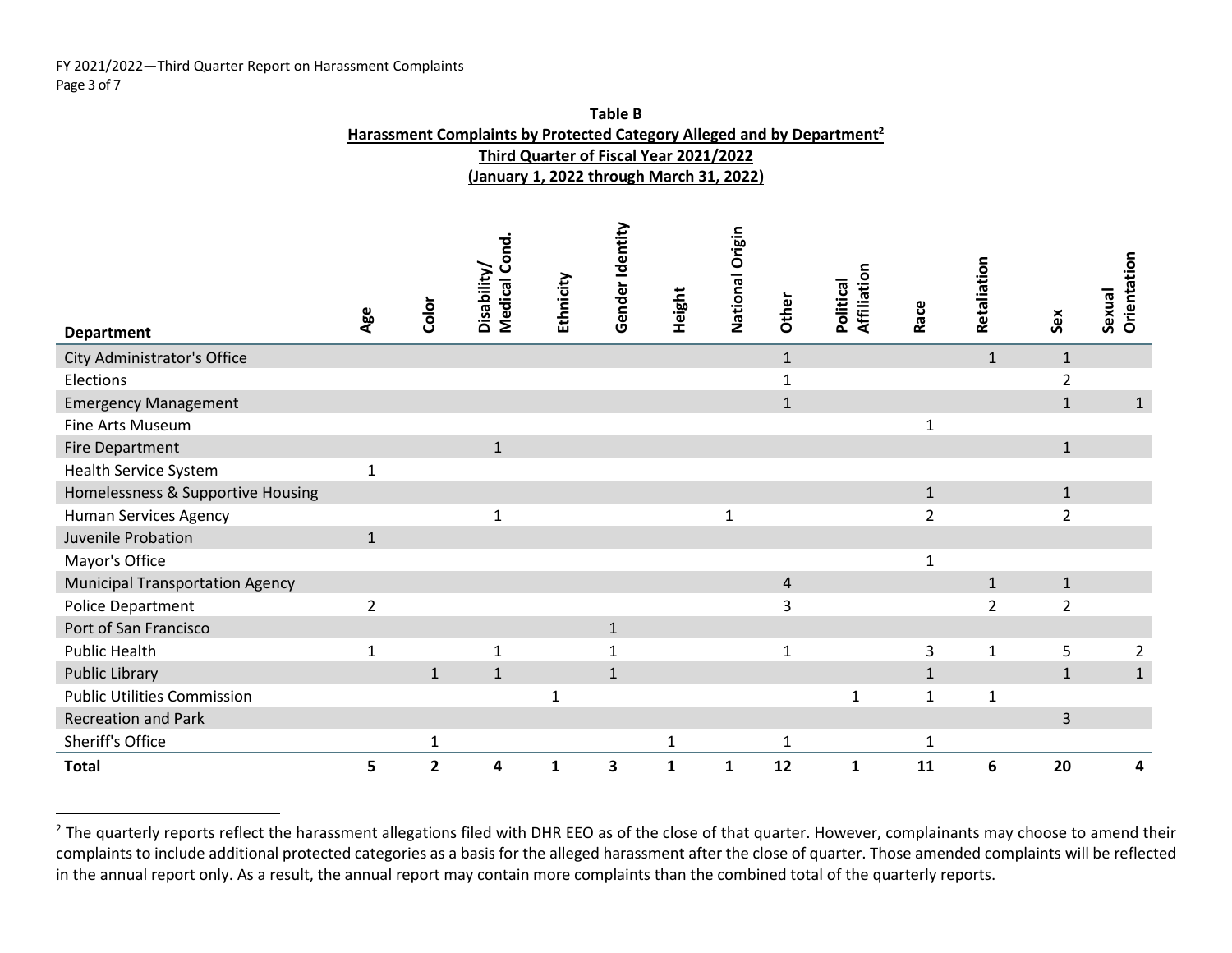# **Table C Sex-Based Harassment Complaints by Department<sup>3</sup> Third Quarter of Fiscal Year 2021/2022 (January 1, 2022 through March 31, 2022)**

|                                        | <b>Sexual</b>            | <b>Harassment</b>   |
|----------------------------------------|--------------------------|---------------------|
| <b>Department</b>                      | <b>Harassment</b>        | <b>Based on Sex</b> |
| City Administrator's Office            |                          | 1                   |
| Elections                              | $\overline{\mathbf{c}}$  |                     |
| <b>Emergency Management</b>            |                          | $\mathbf{1}$        |
| Fire Department                        |                          | 1                   |
| Homelessness & Supportive Housing      |                          | $\mathbf{1}$        |
| Human Services Agency                  |                          | $\mathfrak{p}$      |
| <b>Municipal Transportation Agency</b> |                          | $\mathbf{1}$        |
| Police Department                      |                          | 2                   |
| <b>Public Health</b>                   | $\mathcal{P}$            | 3                   |
| Public Library                         |                          | 1                   |
| <b>Recreation and Park</b>             | $\overline{\phantom{a}}$ | 1                   |
| Total                                  | 6                        | 14                  |

 $3$  Sex-based harassment complaints may contain allegations of sexual harassment, harassment based on sex, or both. Sexual harassment is defined as:

- Any unwelcome sexual advance, request for sexual favors, and other physical, verbal, or visual conduct of a sexual nature; or
- Conditioning an employment benefit on the acceptance of sexual or romantic favors; or
- Making or threatening reprisals after a negative response to a sexual or romantic advance.

Sexual harassment is distinguished from harassment based on sex, as the latter is defined as physical, verbal, or visual conduct based on sex, but is not of a sexual nature. For example, a sex-based harassment complaint resulting from a colleague stating "females are not qualified to be firefighters" would be included in the Harassment Based on Sex column.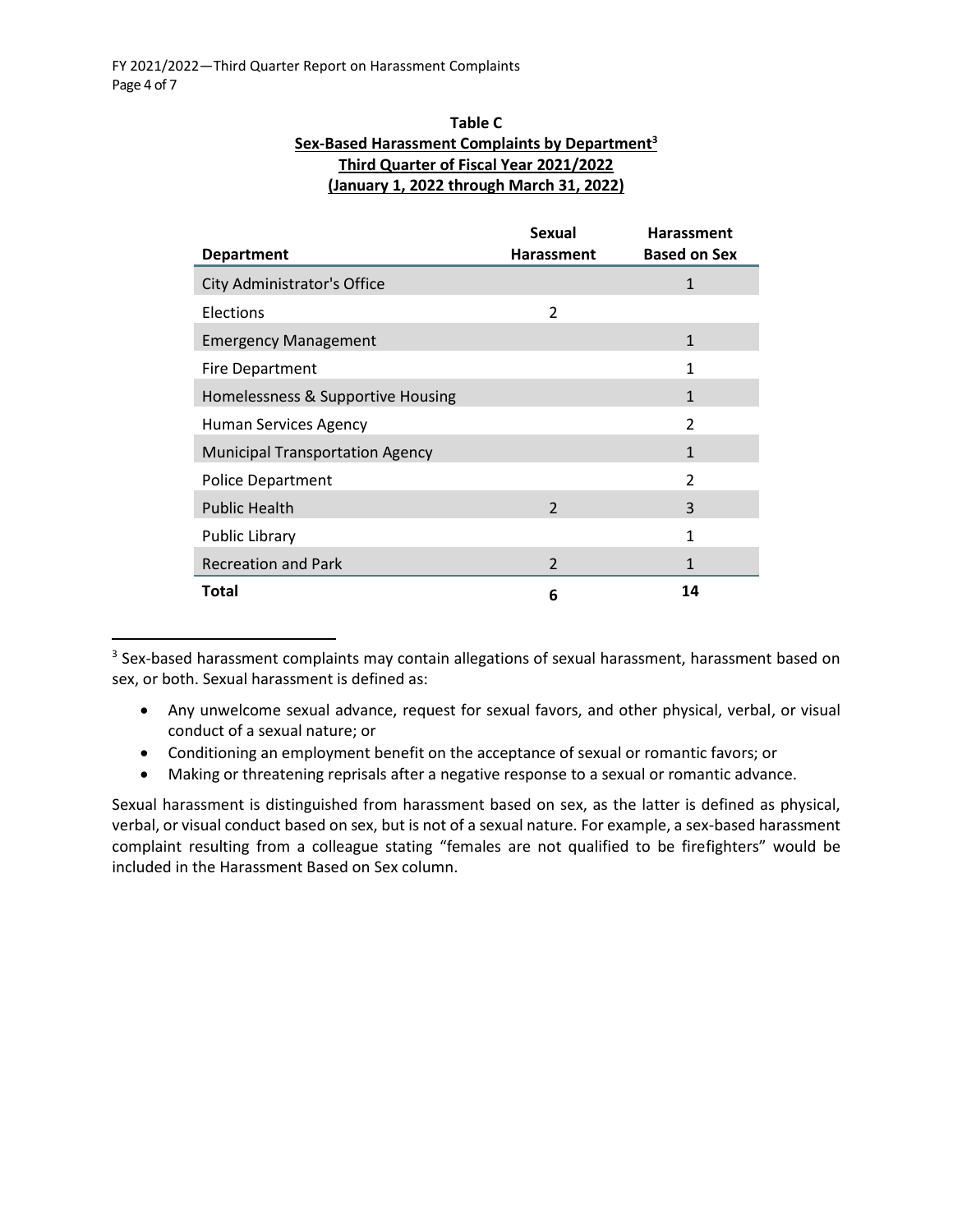# **Table D Status and Disposition of Harassment Complaints<sup>4</sup> Third Quarter of Fiscal Year 2021/2022 (January 1, 2022 through March 31, 2022)**

|                                        | <b>Closed</b> |              |           |                             |                     |                |  |  |  |
|----------------------------------------|---------------|--------------|-----------|-----------------------------|---------------------|----------------|--|--|--|
|                                        |               | Insufficient |           |                             |                     |                |  |  |  |
|                                        |               |              |           | Allegations/                |                     |                |  |  |  |
|                                        |               |              |           | Immediate                   |                     |                |  |  |  |
|                                        |               | Insufficient |           | <b>Preventative Actions</b> | No EEO Jurisdiction |                |  |  |  |
| <b>Department</b>                      | Settled       | Evidence     | Sustained | Taken                       | or Withdrawn        | Open           |  |  |  |
| City Administrator's Office            |               |              |           | $\mathbf{1}$                | 1                   |                |  |  |  |
| Elections                              |               |              |           |                             |                     | $\overline{2}$ |  |  |  |
| <b>Emergency Management</b>            |               |              |           |                             |                     | $\overline{2}$ |  |  |  |
| Fine Arts Museum                       |               |              |           |                             |                     | 1              |  |  |  |
| Fire Department                        |               |              |           |                             |                     | $\overline{2}$ |  |  |  |
| Health Service System                  |               |              |           |                             |                     | 1              |  |  |  |
| Homelessness & Supportive Housing      |               |              |           |                             |                     | $\overline{2}$ |  |  |  |
| Human Services Agency                  |               |              |           |                             |                     | 5              |  |  |  |
| Juvenile Probation                     |               |              |           |                             |                     | $\mathbf{1}$   |  |  |  |
| Mayor's Office                         |               |              |           |                             |                     | $\mathbf{1}$   |  |  |  |
| <b>Municipal Transportation Agency</b> |               |              |           | $\mathbf{1}$                | $\mathbf{1}$        | $\mathbf{1}$   |  |  |  |
| Police Department                      |               |              |           |                             | 4                   | 3              |  |  |  |
| Port of San Francisco                  |               |              |           |                             |                     | $\mathbf{1}$   |  |  |  |
| <b>Public Health</b>                   |               |              |           |                             |                     | 6              |  |  |  |
| <b>Public Library</b>                  |               |              |           |                             |                     | 5              |  |  |  |
| <b>Public Utilities Commission</b>     |               |              |           |                             |                     | $\overline{2}$ |  |  |  |
| <b>Recreation and Park</b>             |               |              |           |                             |                     | $\overline{2}$ |  |  |  |
| Sheriff's Office                       |               |              |           |                             |                     | 1              |  |  |  |
| <b>Total</b>                           | 0             | 0            | 0         | $\overline{2}$              | 6                   | 38             |  |  |  |